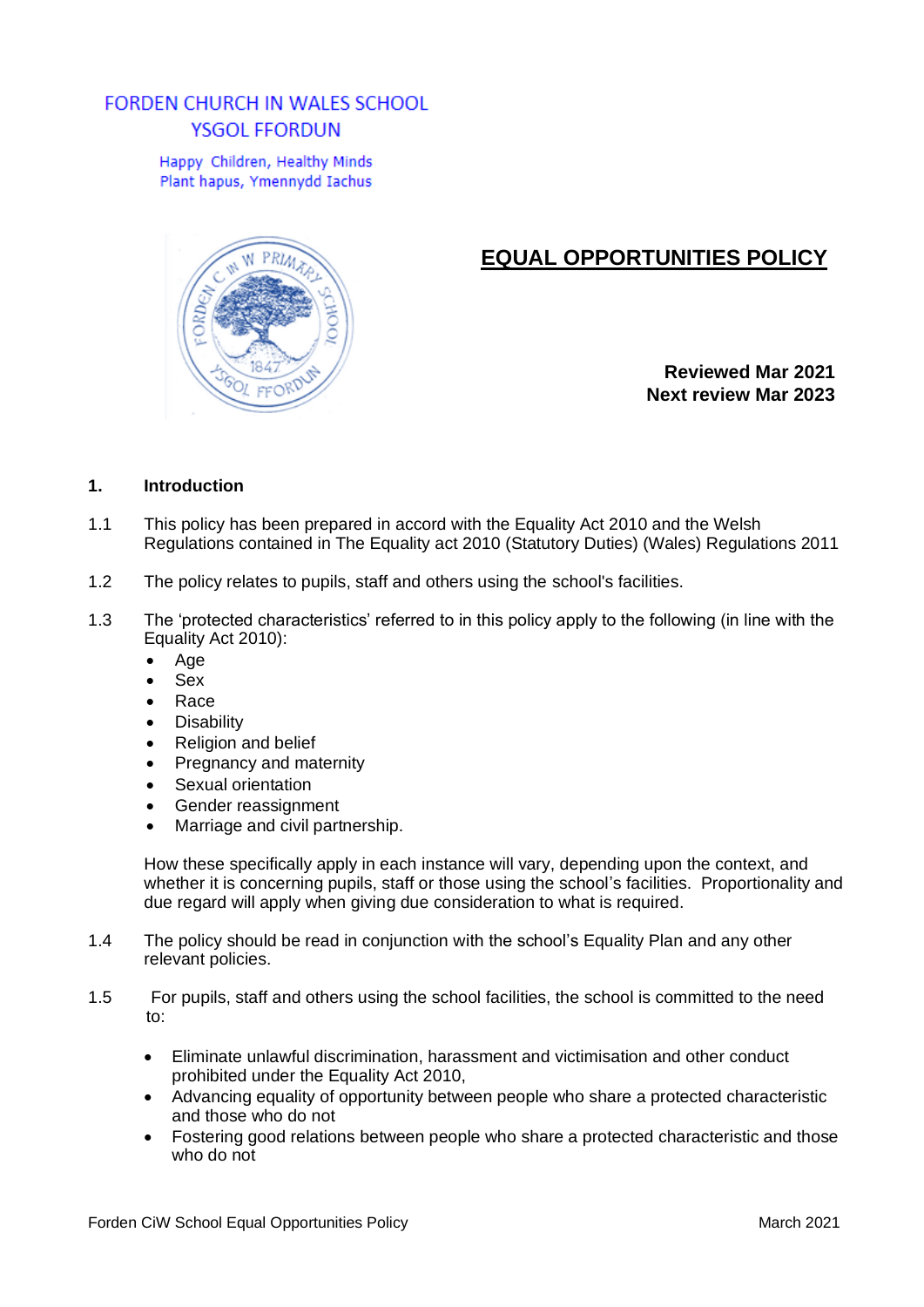- 1.6 The school is committed to giving all pupils every opportunity to achieve the highest standards by:
	- 1.6.1 taking account of their varied experiences and needs;
	- 1.6.2 offering a broad and balanced curriculum;
	- 1.6.3 having high expectations of all pupils
- 1.7 This policy should be read in conjunction with the following school policies:
	- Strategic Equality Plan for the school
	- Accessibility Plan
	- Child Protection & Safeguarding Policy
	- Pupil Discipline (including Anti-Bullying) Policy
	- School Uniform Policy
	- Sex & Relationships Education Policy
	- Special Educational Needs Policy

and alongside "The Education of Gypsy and Traveller Pupils in Powys Schools" guidance document.

### **1. Aims and Objectives**

- 2.1 The school does not unlawfully discriminate against anyone, whether pupil, parent, staff or visitor, on the grounds of, or related to, any of the protected characteristics (detailed in section 1.3).
- 2.2 The school promotes the principles of fairness and justice for all through the education that it provides in the school.
- 2.3 The school seeks to ensure that, wherever possible, all pupils have equal access to the full range of educational opportunities provided by the school.
- 2.4 The school strives to constantly identify and remove any forms of indirect discrimination that may form barriers to learning for some groups by regularly assessing the impact of its policies and practices.
- 2.5 The school ensures that recruitment, employment, promotion and development opportunities are open to all.
- 2.6 The school challenges personal prejudice and stereotypical views whenever they occur. The school is aware that prejudice and stereotyping can be caused by misconception and by ignorance. Through positive educational experiences, and support for each individual's point of view, the school aims to promote positive social attitudes and respect for all.
- 2.7 The school values each pupil's worth, celebrating both people's individuality and the diversity of the community centred on the school and shows the utmost respect for everyone.
- 2.8 The school and its staff strive to be proactive in tackling prejudice and unlawful discrimination.

### **2. Equal Opportunities in Recruitment**

3.1 The school will ensure that no job applicant or employee is discriminated against on the grounds of the protected characteristics and will proactively monitor and review this over time and make changes where required to address any imbalance.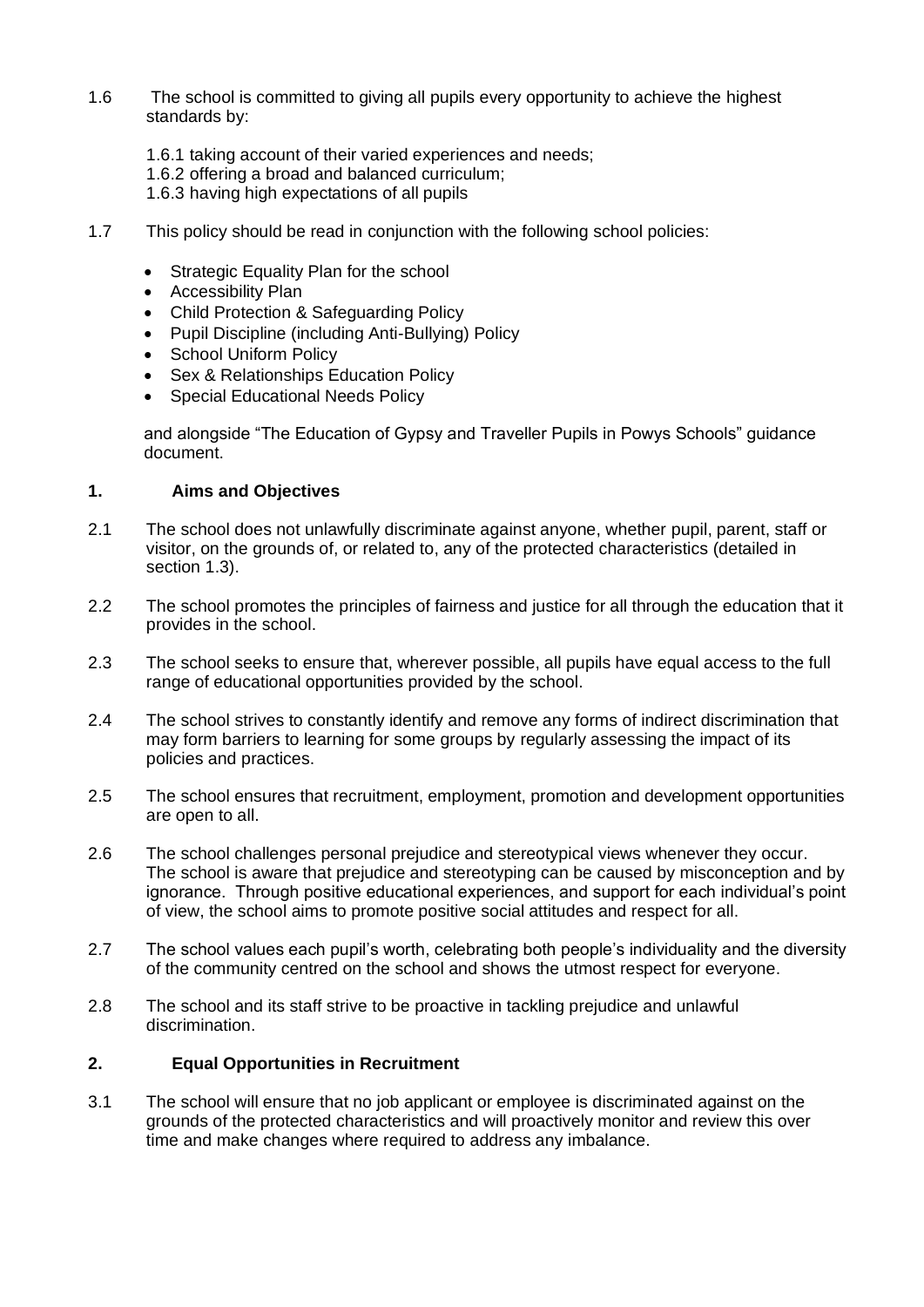- 3.2 Recruitment and selection procedures and practices are regularly reviewed to ensure that no individual is put at a disadvantage either directly or indirectly, paying particular attention to the protected characteristics.
- 3.3 In accordance with the spirit of this policy statement, employees are given an equal opportunity to progress within the organisation, and this will be monitored and reviewed on an ongoing basis by the school, with changes made where necessary to address any imbalance.

### **4. Equal Opportunities in the Curriculum**

- 4.1 Every pupil has an equal entitlement to the National Curriculum and, subject to entry requirements, to all other areas of the curriculum, regardless of language, gender, race, disability, sexual orientation, religion or belief, age, pregnancy or maternity, or gender dysphoria.
- 4.2 Pupils should have equal access to the curriculum regardless of academic ability. Consequently this policy should be read in conjunction with the Additional Learning Needs Policy.
- 4.3 Staff will actively encourage the breaking down of any traditional gender stereotyping regarding subject choices.
- 4.5 All forms of individual and subject support, guidance, amenities and facilities, including extracurricular activities, will be equally available to all pupils, with particular attention given to equality of opportunity across the protected characteristics. The school will establish monitoring arrangements in relation to the protected characteristics and how they apply to these activities, to determine whether improvements may be necessary.
- 4.6 Behavioural expectations and disciplinary sanctions will be free of any bias in relation to the protected characteristics Monitoring arrangements will be established to determine this position.
- 4.7 Teachers will assess all materials and resources used for teaching and take appropriate action whenever possible to ensure that they reflect concepts, themes and information which seeks to address stereotypes in relation to the protected characteristics, and remove discrimination. Teachers will try to ensure that all pupils feel that their language and culture is both acknowledged and valued.
- 4.8 The school actively encourages an ethos in which all pupils feel secure and valued. Details of the school's Child Protection Policy are available from the school and on the school website and the school's procedures for responding to discrimination incidents are provided in **Appendix 1**.

### **5. Race**

- 5.1 The term 'Race' refers to a person's ethnicity, race, nationality or national origin.
- 5.2 The school will:
	- strive to eliminate all forms of racism and racial discrimination;
	- promote equality of opportunity;
	- promote good relations between people of different racial groups.
- 5.3 The school will not tolerate any form of racism or racist behaviour. Should a racist incident occur, it will be dealt with in accordance with school procedures and reported to the Authority's Schools Service (see **Appendix 2**).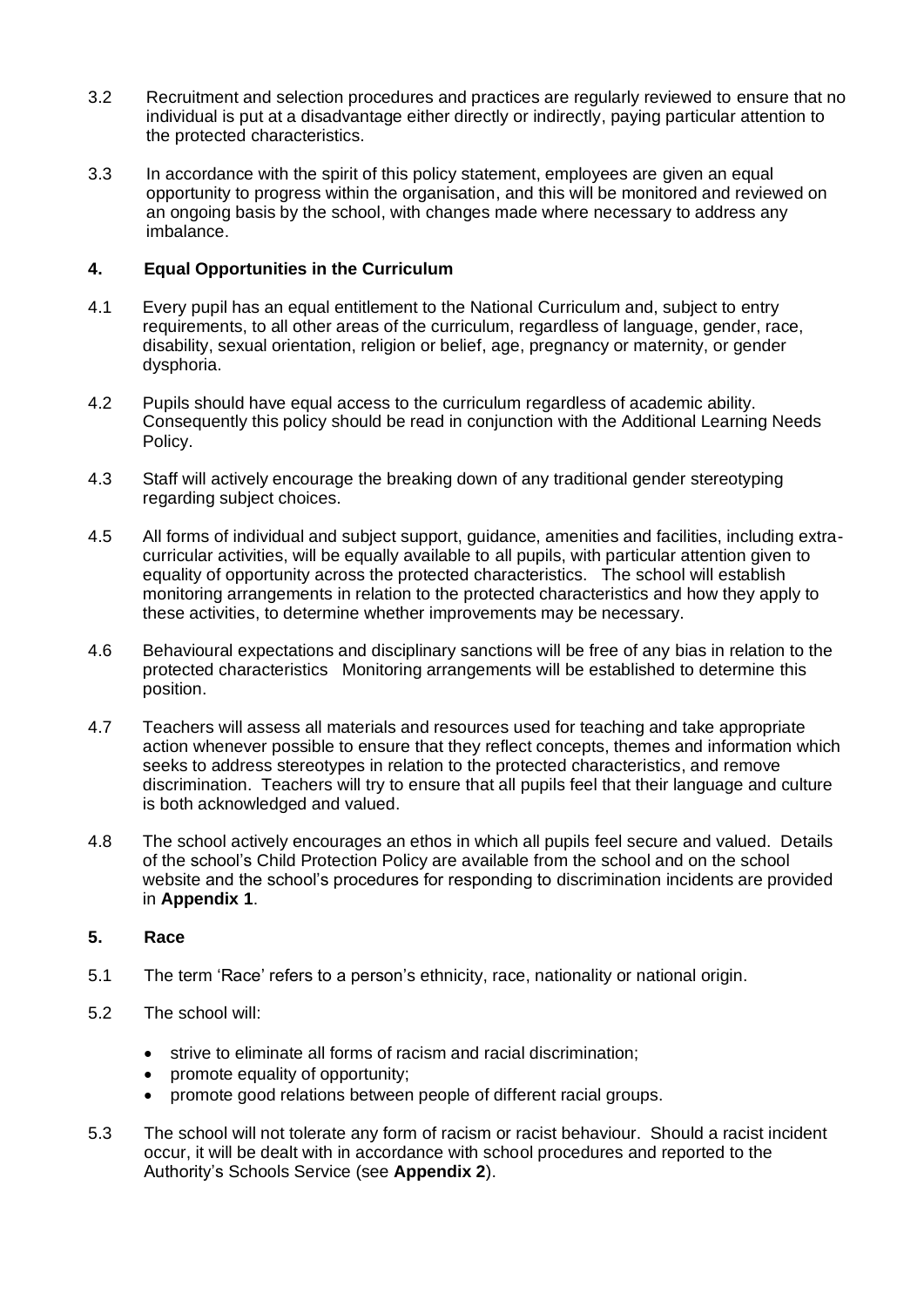- 5.4 The school endeavours to be welcoming to all minority groups. The celebration and understanding of cultural diversity is promoted through the topics studied by the pupils and is reflected in displays, resources and events.
- 5.5 Cultural diversity and respect for others are celebrated and reflected across the whole curriculum. The curriculum will enhance pupils' understanding of Welsh, British and world society and history, including the contributions of minority ethnic groups.
- 5.6 The school will give pupils the understanding they need to recognise prejudice and reject racial discrimination.
- **6. Gender / Sex** [see also 4.3]
- 6.1 The school will constantly examine its curriculum, procedures and materials for gender bias or inequality.
- 6.2 The school will encourage pupils to be aware of the rigid sexual stereotypes presented by, for example, the media, and will try to ensure that resources include non-sexist books which value the achievements of both women and men.
- 6.3 The school is committed to providing a curriculum which avoids unnecessary historical gender divisions. The school will endeavour to provide all pupils with experience in subjects traditionally considered to be suitable for a single sex e.g. rugby, football, netball, cooking, woodwork, etc.
- 6.4 The school tries to ensure:
	- that teachers allocate their time fairly between the sexes;
	- that teachers consider the difference in preferred 'learning styles' often displayed between boys and girls, and design lessons that provide opportunity to appeal to both genders;
	- that all pupils have opportunities for working with pupils of both sexes;
	- that the traditional sexual stereotypes are broken down (for example by not asking boys to move furniture whilst girls tidy up);
	- that pupils have opportunities for examining their own pre-conceived ideas of gender roles;
	- that pupils are encouraged to pursue less conventional subjects and interests, for example girls to read more non-fiction and boys more fiction; girls to develop mechanical interests and boys creative skills.

## **7. Disability**

- 7.1 The term disability applies to a person when:
	- they have a physical or mental impairment;
	- the impairment has a substantial and long-term adverse effect on their ability to perform normal day-to-day activities

For the purposes of the Equality Act, these words have the following meaning:

- 'substantial' means more than minor or trivial
- 'long-term' means that the effect of the impairment has lasted or is likely to last for at least twelve months (there are special rules covering recurring or fluctuating conditions)
- 'normal day-to-day activities' include everyday things like eating, washing, walking and going shopping
- 7.2 The school is committed to meeting the needs of pupils with disabilities, as it is to meeting the needs of all within the school. The school endeavours to meet the requirements of the Equality Act 2010, which specifies due regard should be given to consider the barriers that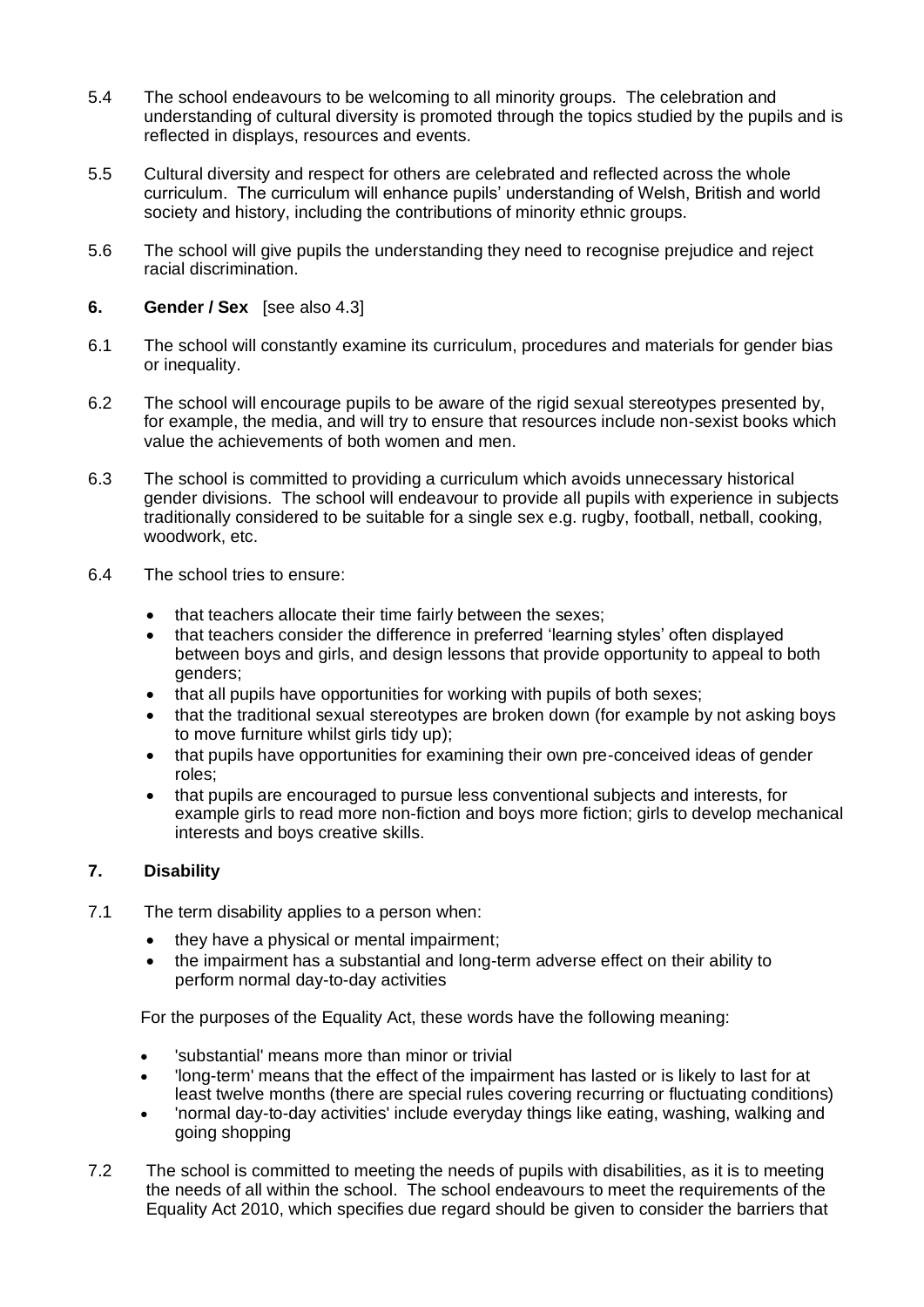may exist to a pupil's access to education and how to remove them. All reasonable steps will therefore be taken to ensure that disabled pupils are not placed at any disadvantage compared to non-disabled children. The Equality Act also determines that where significant disadvantage exists, disabled people will be treated more favourably to address the imbalance. This will be taken into account when considering any necessary improvements.

- 7.2 The school is committed to providing an environment that allows disabled pupils full access to all areas of learning or associated services provided for, or offered to, pupils at the school, including educational visits and other off-site activities e.g. swimming.
- 7.3 Teachers will modify teaching and learning as appropriate for pupils with disabilities. For example, they may give additional time to complete certain activities or modify teaching materials or offer alternative activities where pupils are unable to manipulate tools or equipment.

### **8. Religion and Belief**

8.1 The school respects the religious beliefs and practices of all staff, pupils, parents and visitors and will comply with all reasonable requests relating to the accommodation of a recognised religion or belief's observance and practice. This includes respect for lack of religion or belief, as in humanism and atheism.

### **9. Sexual Orientation**

- 9.1 The school will make no assumption about the sexual orientation of any of the members of its community, including its pupils, teaching staff or those who use the school's facilities.
- 9.2 In the curriculum, sexuality is taught within the context of loving relationships. Whilst heterosexual relationships are the most common in our society, we acknowledge that some pupils may develop a homosexual or bisexual orientation and that during development many will be still questioning their sexual orientation. Pupils' questions will be answered as they arise, honestly, factually and non-judgementally.
- 9.3 Derogatory name-calling (of any sort) is unacceptable under any circumstances. Matters arising in relation to name calling which relates to a pupil's sexuality or perceived sexuality will be taken seriously and action taken where necessary to remove this behaviour from the school environment.

#### **10. Pregnancy and Maternity**

- **10.1** The school will be supportive of pupils who become pregnant and will make reasonable and appropriate arrangements to assist them to continue with their education**. N/A**
- 10.2 As well as normal practice arrangements in terms of maternity leave and employment protection, staff who become pregnant will be supported through pregnancy and maternity leave, with reasonable adjustments made where appropriate and necessary.
- 10.3 Staff who have a pregnancy that ends will be supported through that process, for instance, by being offered compassionate leave.
- 10.4 Staff who have a baby born prematurely or with health issues will be supported through that process.

#### **11. Marriage and Civil Partnership**

11.1 The school will ensure that equality of opportunity is provided for people applying for positions at the school, regardless of their marital or civil partnership status.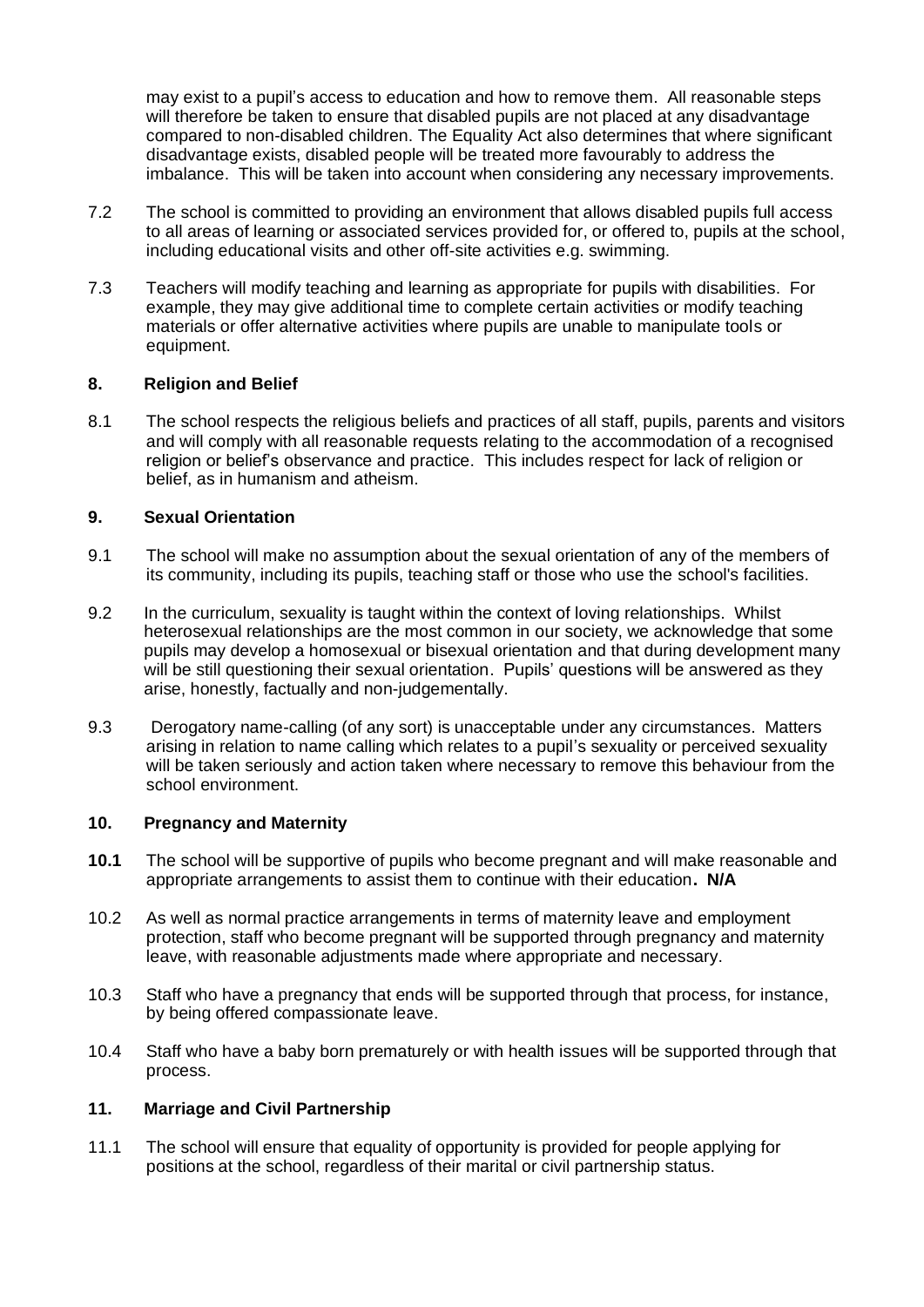- 11.2 Respect and dignity towards children whose parents who are in a civil partnership will be upheld by pupils, teachers and other school staff.
- 11.3 Parents of pupils who are in a civil partnership will be treated with dignity and respect.

### **12. Gender Reassignment**

- 12.1 The school will be supportive of any young person undergoing gender reassignment and will support them to continue effectively with their education during that process.
- 12.2 The school will ensure that learners undergoing gender reassignment are protected from bullying or harassment relating to this and will work with the young person and their parents/guardians to manage this, including how, what and when to inform other learners and the approach taken.

### **13. Age**

13.1 The school will put procedures in place to ensure that no-one is denied a job, an equal chance of training or promotion or suffers from harassment or victimisation because of their age.

### **13. Bullying (to be read in conjunction with school's Anti-Bullying Policy)**

- 13.1 The school is committed to identifying and tackling all forms of bullying, which can have a significant negative impact upon a pupil's well-being and academic achievement.
- 13.2 The school will take 'identity based' bullying relating to the protected characteristics particularly seriously, where a pupil's identity or perceived identity is being used as the basis for the bullying.
- 13.3 The school will address and take seriously cases of 'cyberbullying', whereby bullying occurs through the use of information and communication technology, in particular, through the use of social media, such as Facebook, twitter, or other social networking websites or text messaging. Where content is considered to be illegal, the Police will be informed.
- 13.4 Staff, pupils and parents will be encouraged and supported to report all incidents of bullying and cyberbullying.

### **14. The role of governors**

- 14.1 The governing body has responsibility for the duties which arise in relation to the requirements of the Equality Act 2010 and the associated regulations for Wales encompassed within the Equality Act 2010 (Statutory Duties) (Wales) Regulations 2011.
- 14.2 In this policy statement the governing body has set out its commitment to equal opportunities and it will continue to do all it can to ensure that all members of the school community are treated both fairly and equally.
- 14.3 The governing body will ensure that no-one is unlawfully discriminated against whilst in the school on account of the protected characteristics.

### **15. The role of the headteacher**

- 15.1 The headteacher will ensure that the school's policy on equal opportunities is implemented and is supported by the governing body in so doing.
- 15.2 The headteacher will set aside their own prejudices and ensure that all pupils, fellow colleagues and those using the school's facilities are treated fairly and with dignity and respect.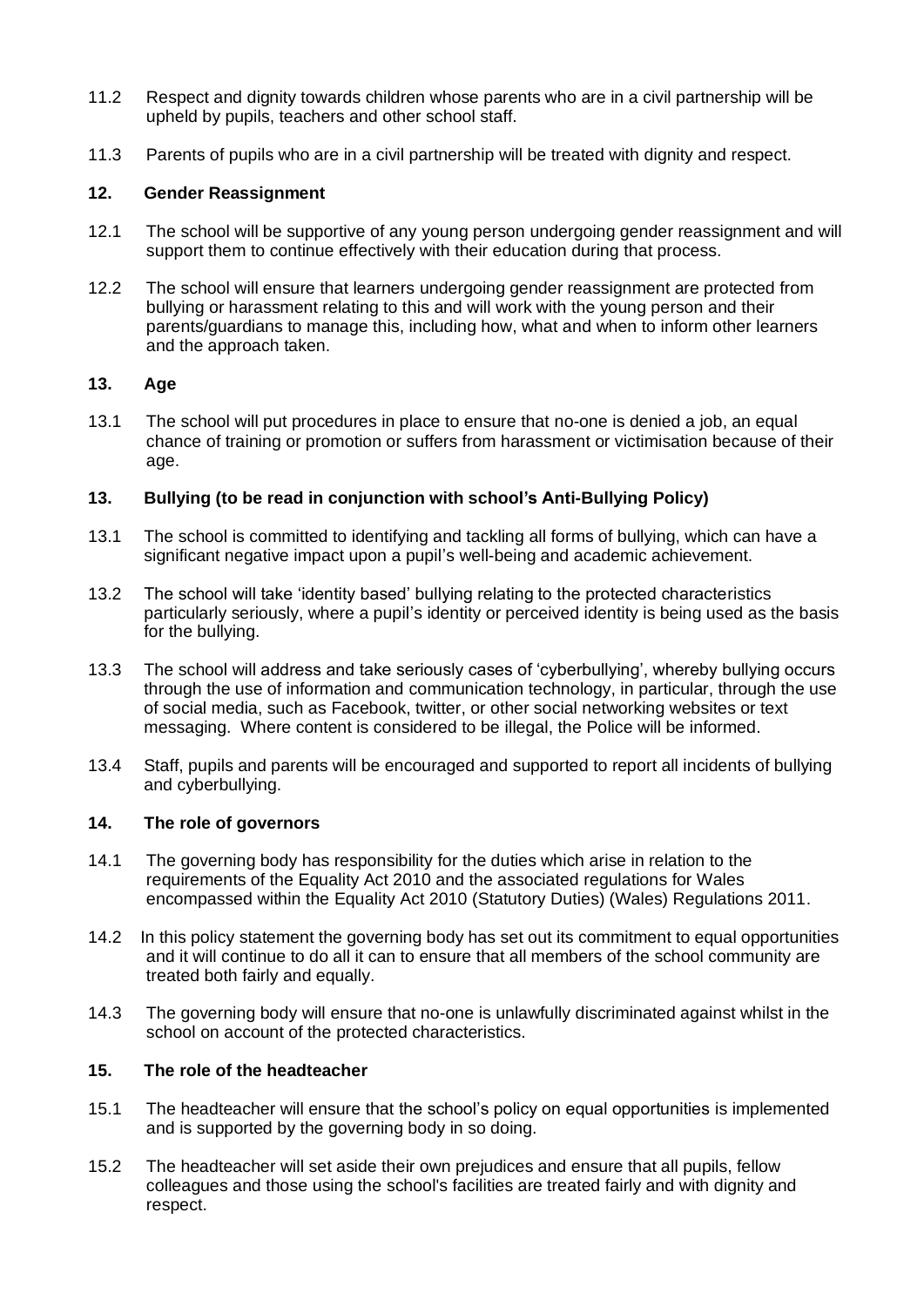- 15.3 The headteacher will ensure that all staff are aware of the school policy on equal opportunities and that teachers apply these guidelines fairly in all situations.
- 15.4 The headteacher will ensure that all appointments panels give due regard to this policy so that no-one suffers discrimination.
- 15.5 The headteacher will promote the principles of equal opportunity when developing the curriculum and in providing opportunities for training.
- 15.6 The headteacher will promote respect for other people in all aspects of school life; in assemblies, for example, respect for other people will be a regular theme as it will also be in displays around the school.
- 15.7 The headteacher will view all incidents of unfair treatment with due concern.

### **16. The role of teachers**

- 16.1 Class teachers will set aside their own prejudices and ensure that all pupils, colleagues and those using the school's facilities are treated fairly and with dignity and respect.
- 16.2 The school will address both direct and indirect discrimination against any child/young person, parent or visitor and will actively seek to identify and remove it. Ignorance of what constitutes discrimination is not lawful protection against an allegation and will therefore not be considered a defence.
- 16.3 When selecting classroom materials, teachers will strive to provide resources which give positive images, and which challenge stereotypical images in relation to the protected characteristics.
- 16.4 When designing schemes of work, teachers will pay cognisance to this Equal Opportunities policy, both in the choice of topics to study and in how to approach sensitive issues. For example, history topics should include examples of the significant contribution made by women; in geography, attempts should be made to counter stereotypical images of Africa and Asia for example and to show the true diversity of development in different parts of the world.
- 16.5 All teachers and support staff will challenge any incidents of discrimination and draw them to the attention of the headteacher.

### **17. The role of pupils**

17.1 Pupils will be made aware of this policy and will be encouraged and supported to draw any incidents of discrimination to the attention of the class teacher and/or headteacher.

#### **18. The role of parents**

18.1 Parents will be made aware of this policy through the school prospectus and home-school agreement and will be encouraged and supported to draw any incidents of discrimination to the attention of the class teacher or headteacher.

#### **19. Dealing with allegations made**

19.1 The school will take all allegations of discrimination very seriously, and will commit to investigating them properly and fairly. The outcome of any investigation will be determined under the school's disciplinary procedures. The school will also foster a 'safe environment' where pupils or parents can feel confident to raise these issues, and be fully supported and protected throughout the procedures which may follow.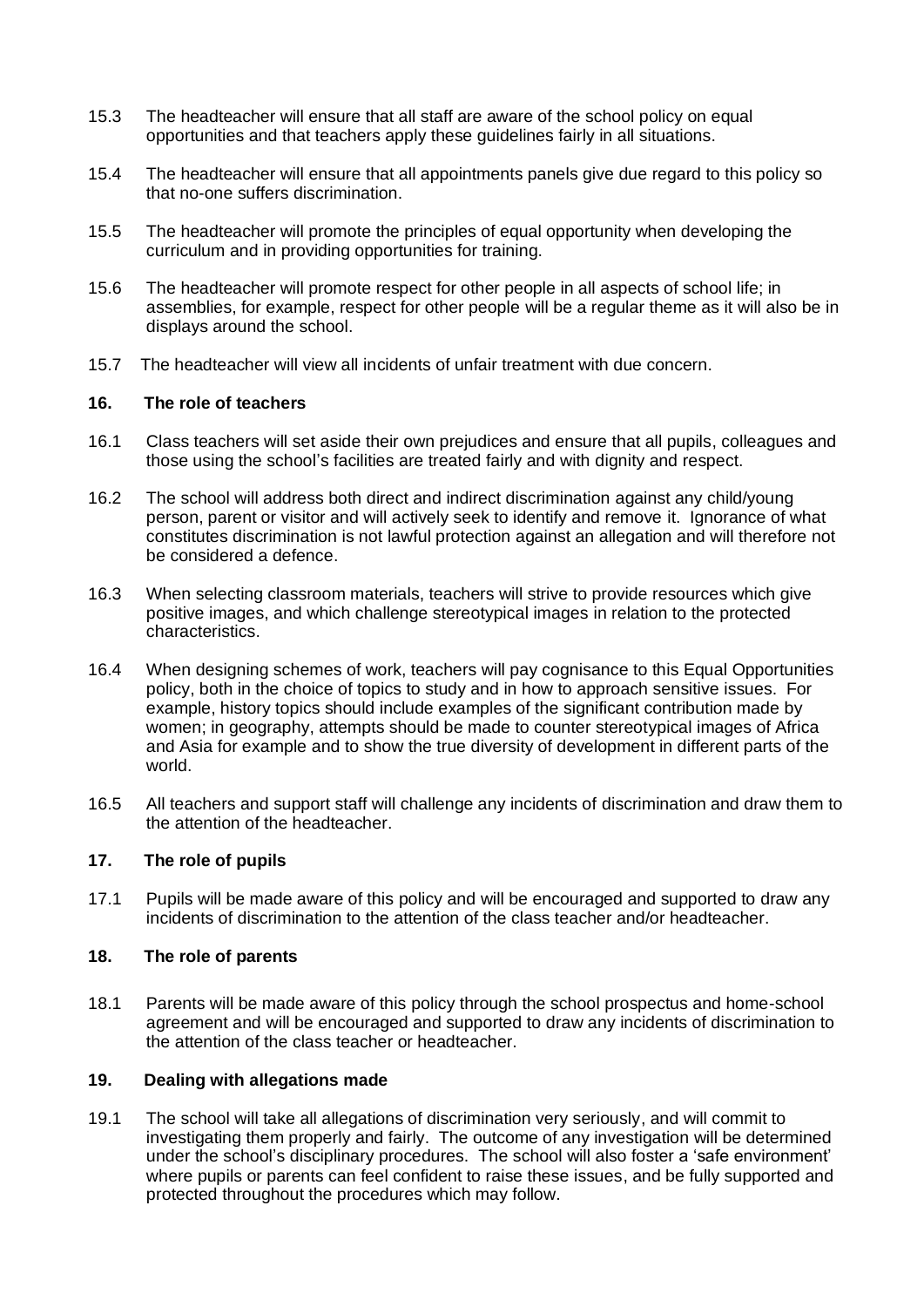19.2 The school will take 'false allegations' of discrimination seriously, and this will be dealt with in the appropriate manner by the school under its disciplinary procedures. It is hoped that this will be rare and will normally only be determined following a fair and thorough investigation.

### **20. The role of visitors / contractors**

20.1 All visitors and contractors are required to adhere to the school policy.

### **21. Monitoring / Review**

- 21.1 The governing body is responsible for monitoring the effectiveness of this policy. The governors will therefore:
	- monitor the progress of pupils from minority groups, comparing it to the progress made by other pupils in the school;
	- monitor the staff appointment process so that no-one applying for a post at the school is discriminated against;
	- require the headteacher to report to governors annually on the effectiveness of this policy in conjunction with its reporting in relation to the Equality Plan for the school;
	- take into serious consideration any complaints from pupils, parents, staff or visitors regarding equal opportunity;
	- monitor the school's pupil behaviour policy, and the number of exclusions, to make sure that pupils from minority groups are not unfairly treated.
- 21.2 This policy will be reviewed by the governing body every two years, or earlier if it is considered necessary.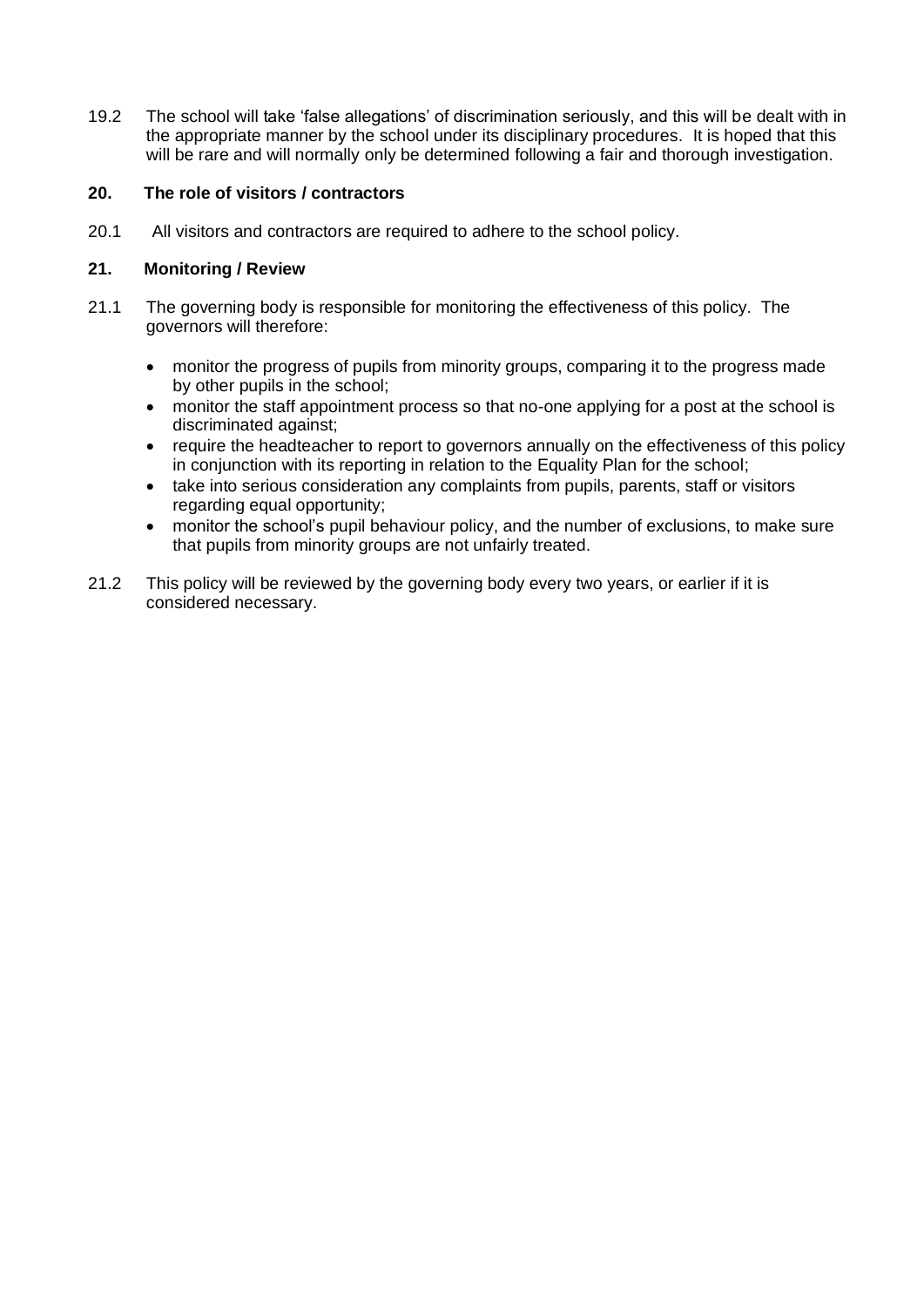# **Discrimination Incident Report Form**

A report **must** be completed each time an incident occurs

Include as much detail as possible

Only record pupils' names on forms that are for the school's internal use

Discrimination is treating someone less favourably or subjecting them to detriment for reasons relating to a protected characteristic. Harassment is a form of discrimination and is unwanted conduct such as bullying which is defined as offensive, intimidating, malicious or insulting behaviour, an abuse or misuse of power through means that have the effect of undermining, humiliating, denigrating or injuring the recipient.

| <b>SCHOOL NAME:</b>         |  |
|-----------------------------|--|
| <b>DATE OF INCIDENT:</b>    |  |
| <b>DATE OF REPORT:</b>      |  |
| <b>REPORT COMPLETED BY:</b> |  |

| Name(s) of Victim(s)/Alleged Victim(s)           |
|--------------------------------------------------|
| Name(s) of Perpetrator(s)/Alleged Perpetrator(s) |

## **NATURE OF INCIDENT (Tick all categories that apply)**

| <b>Physical Assault/Threatening</b> | <b>Bringing Discriminatory or</b>                                    |  |
|-------------------------------------|----------------------------------------------------------------------|--|
| <b>Behaviour</b>                    | offensive Material into School                                       |  |
| <b>Verbal Abuse/Discriminatory</b>  | <b>Accessing or disseminating</b>                                    |  |
| or offensive Jokes                  | <b>Discriminatory or offensive</b>                                   |  |
|                                     | <b>Information via Internet</b>                                      |  |
| <b>Ridicule</b>                     | <b>Discriminatory or offensive</b>                                   |  |
|                                     | <b>Comments</b>                                                      |  |
| <b>Discriminatory or offensive</b>  | <b>Isolating Others/Refusal to Co-</b>                               |  |
| <b>Graffiti</b>                     | operate with Others                                                  |  |
| <b>Wearing Discriminatory or</b>    | <b>Attempts to Recruit to</b>                                        |  |
| offensive Badges/Insignia           | <b>Discriminatory Groups</b>                                         |  |
|                                     | Encouraging Others to Behave in a Discriminatory or offensive manner |  |
|                                     |                                                                      |  |
| Other (please specify):             |                                                                      |  |
|                                     |                                                                      |  |
|                                     |                                                                      |  |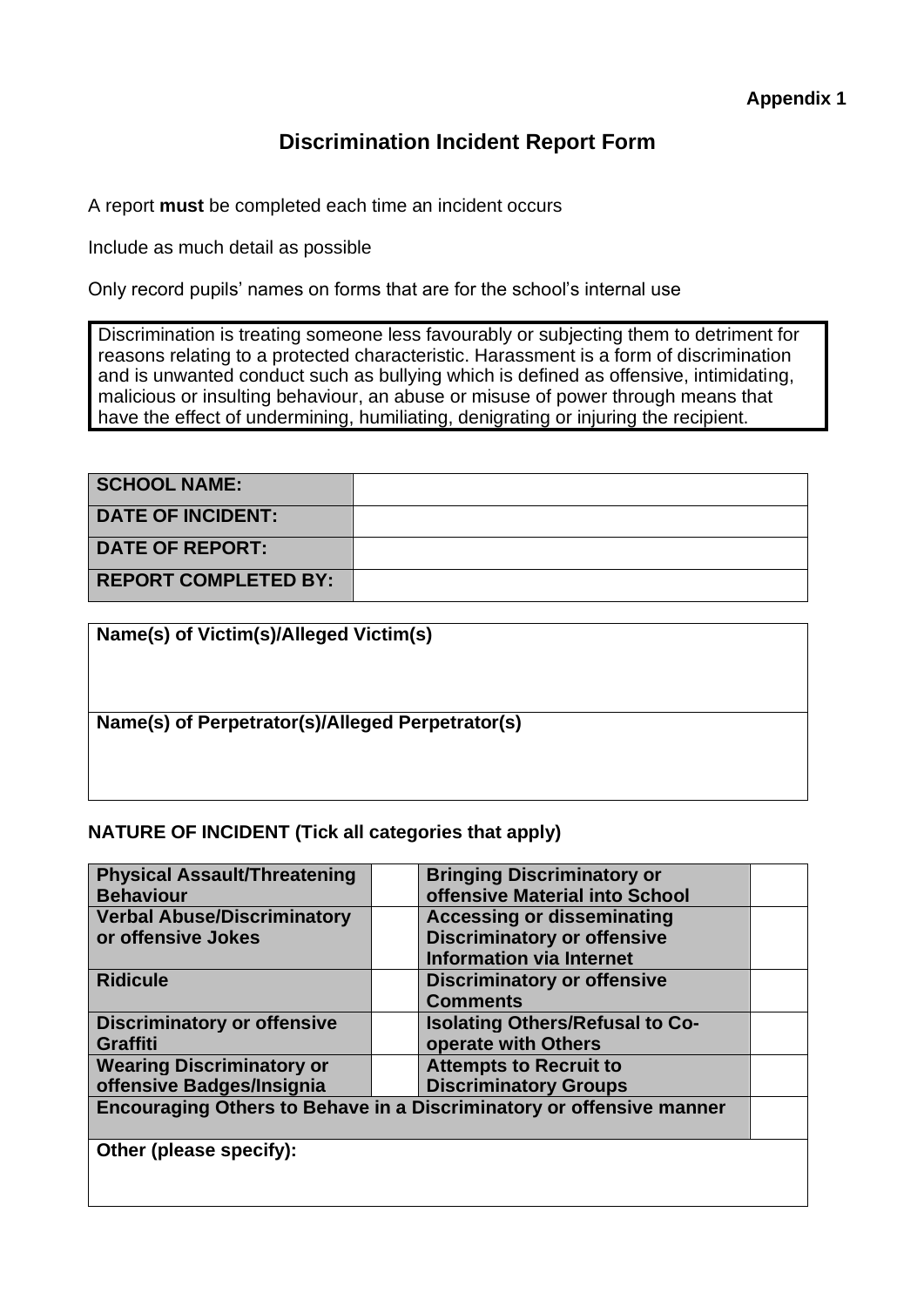**Location of Incident:**

## **Brief Description of Incident:**

## **DETAILS OF VICTIM(S) / ALLEGED VICTIM(S): (Complete one column for each person)**

| Gender (M/F)                        |  |  |  |
|-------------------------------------|--|--|--|
| <b>Ethnic Origin (Use Codes</b>     |  |  |  |
| Below)*                             |  |  |  |
| <b>Disability</b>                   |  |  |  |
| Other protected characteristic      |  |  |  |
| if relevant                         |  |  |  |
| <b>Year Group / Staff / Visitor</b> |  |  |  |
| <b>Repeat Victim Y/N</b>            |  |  |  |
| <b>Previous Incidents Reported</b>  |  |  |  |
| Y/N                                 |  |  |  |
|                                     |  |  |  |
| Any other relevant information:     |  |  |  |
|                                     |  |  |  |
|                                     |  |  |  |
|                                     |  |  |  |

## **DETAILS OF PERPETRATOR(S) / ALLEGED PERPETRATOR(S): (Complete one column for each person)**

| Gender (M/F)                          |  |  |  |
|---------------------------------------|--|--|--|
| <b>Ethnic Origin (Use Codes</b>       |  |  |  |
| Below)*                               |  |  |  |
| <b>Disability</b>                     |  |  |  |
| Other protected characteristic        |  |  |  |
| if relevant                           |  |  |  |
| <b>Year Group / Staff / Visitor</b>   |  |  |  |
| <b>Repeat Alleged Perpetrator Y/N</b> |  |  |  |
| <b>Previous Incidents Reported</b>    |  |  |  |
| <b>Y/N</b>                            |  |  |  |
|                                       |  |  |  |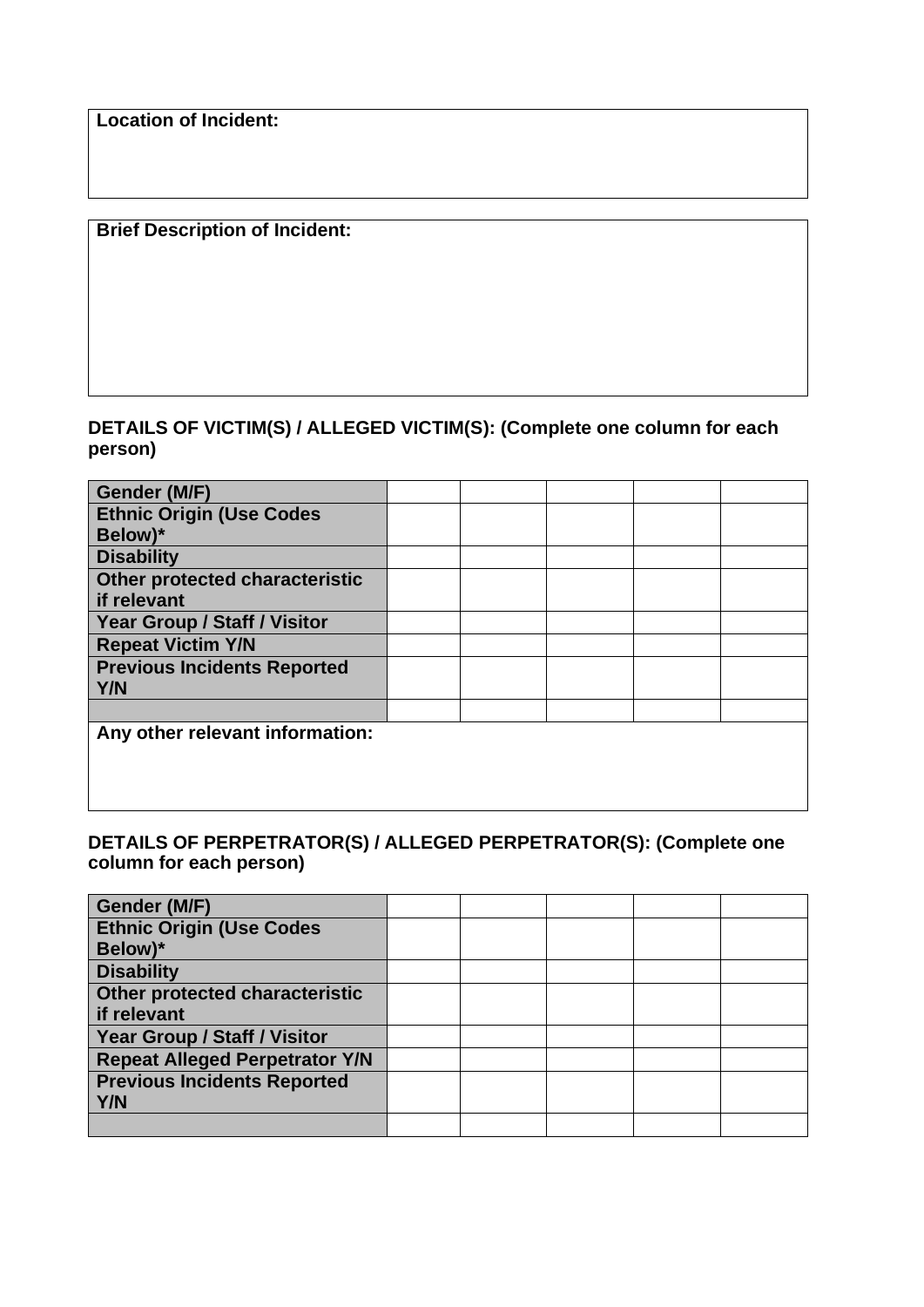# **ETHNICITY CODES (FOR COMPLETING DETAILS ABOVE)**

| <b>AOTH</b> | Any other Asian<br>background        | <b>MWAS</b> | <b>White and Asian</b>      |
|-------------|--------------------------------------|-------------|-----------------------------|
| <b>ABAN</b> | Bangladeshi                          | <b>MWBC</b> | White and Black Caribbean   |
| <b>AIND</b> | Indian                               | <b>NOBT</b> | Information not obtained    |
| <b>APKN</b> | Pakistani                            | <b>OOTH</b> | Any other ethnic background |
| <b>BCRB</b> | Caribbean                            | <b>REFU</b> | Information refused         |
| <b>BAFR</b> | African                              | <b>WOTH</b> | Any other white background  |
| <b>BOTH</b> | Any other Black<br>background        | <b>WBRI</b> | White - British             |
| <b>CHNE</b> | Chinese or Chinese<br><b>British</b> | <b>WROM</b> | Roma / Gypsy Roma           |
| <b>MOTH</b> | Any other mixed<br>background        | <b>WIRT</b> | <b>Traveller</b>            |
| <b>MWBA</b> | <b>White and Black African</b>       |             |                             |

## **\*If known. When incidents involve pupils refer to pupils' registration records**

## **FOLLOW-UP ACTIONS:**

# **To support victim(s) / alleged victim(s):**

**Involving perpetrators / alleged perpetrator(s):**

**Other Actions (e.g. Policy change / development, Curriculum, Training, Liaison etc):**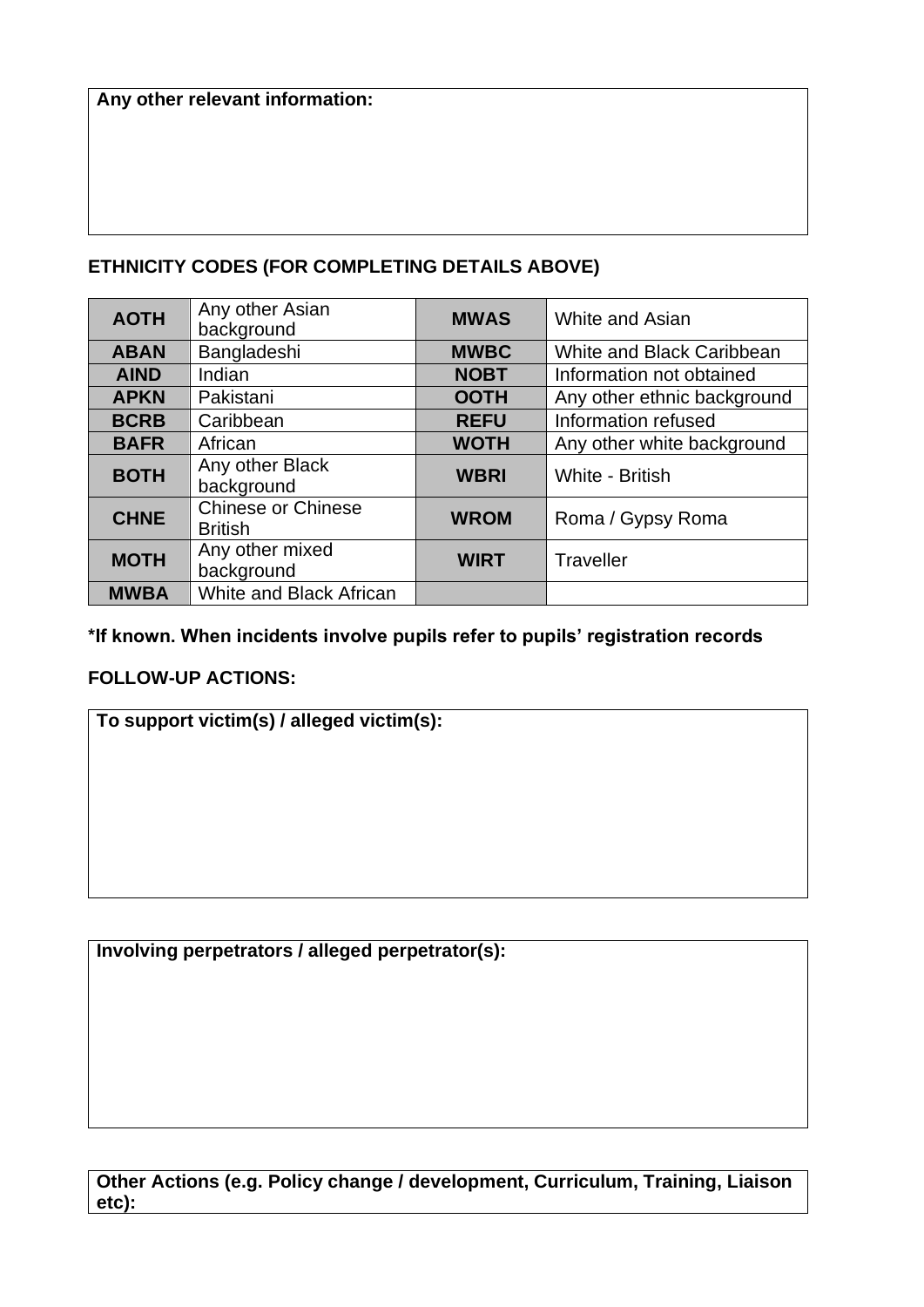| Signed:          |  |
|------------------|--|
| <b>Position:</b> |  |
| Date:            |  |

# **Copies to:**

**Plus:** Powys County Council – Schools Service (marked for the attention of the School Effectiveness Officer: Working with Others) County Hall Llandrindod Wells Powys LD1 5LG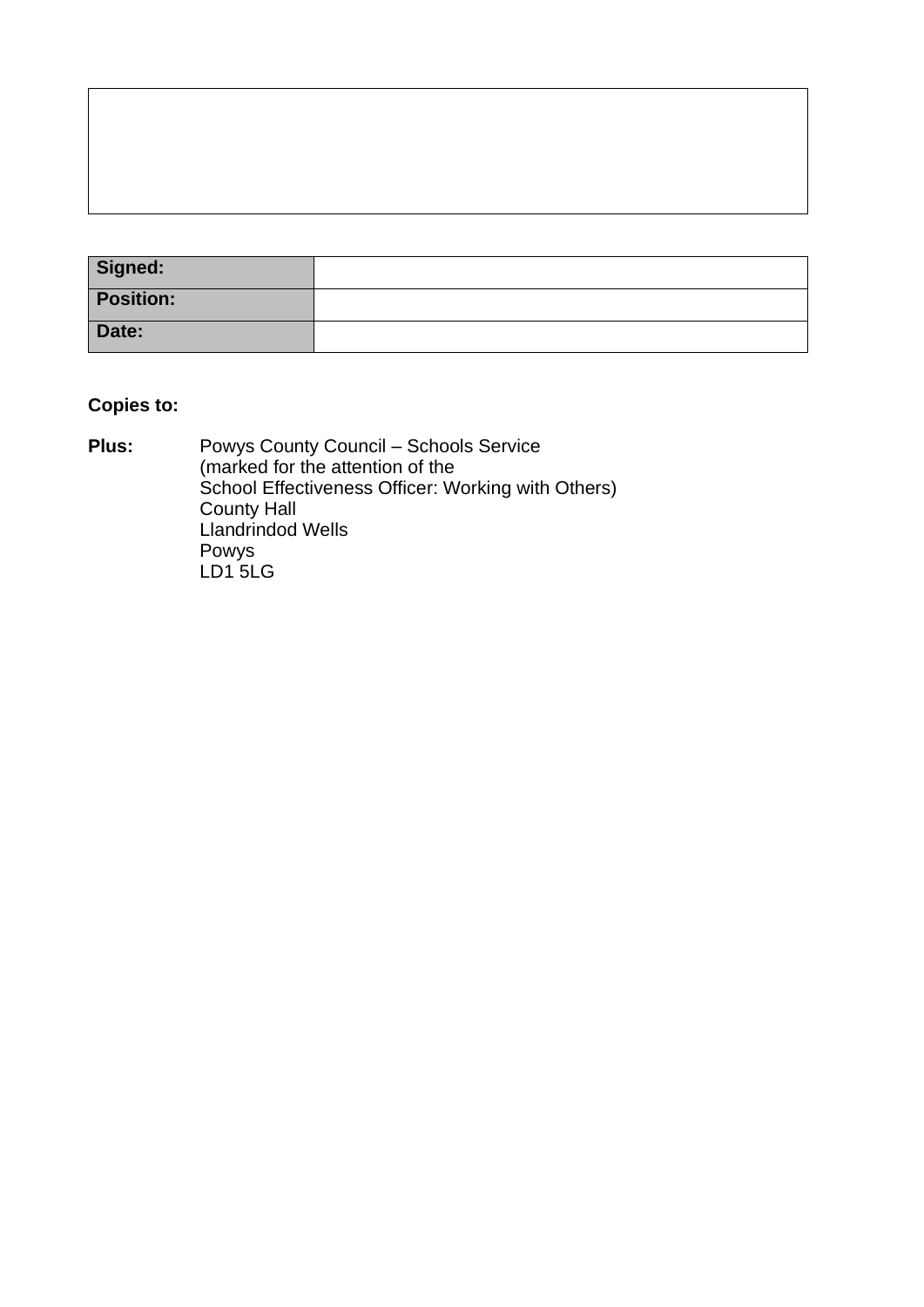# **Racist Incident Report Form**

A report **must** be completed each time an incident occurs

Include as much detail as possible

Only record pupils' names on forms that are for the school's internal use

# *"A racist incident is any incident that is perceived to be racist by the victim or any other person"*

| <b>SCHOOL NAME:</b>         |  |
|-----------------------------|--|
| <b>DATE OF INCIDENT:</b>    |  |
| <b>DATE OF REPORT:</b>      |  |
| <b>REPORT COMPLETED BY:</b> |  |

| Name(s) of Victim(s)/Alleged Victim(s)           |  |
|--------------------------------------------------|--|
| Name(s) of Perpetrator(s)/Alleged Perpetrator(s) |  |
|                                                  |  |

## **NATURE OF INCIDENT (Tick all categories that apply)**

| <b>Physical Assault/Threatening</b><br><b>Behaviour</b> | <b>Bringing Racist Material into</b><br><b>School</b>         |
|---------------------------------------------------------|---------------------------------------------------------------|
| <b>Verbal Abuse/Racist Jokes</b>                        | <b>Accessing Racist Information</b><br>via Internet           |
| <b>Ridicule</b>                                         | <b>Racist Comments</b>                                        |
| <b>Racist Graffiti</b>                                  | <b>Isolating Others/Refusal to Co-</b><br>operate with Others |
| <b>Wearing Racist</b>                                   | <b>Attempts to Recruit to Racist</b>                          |
| <b>Badges/Insignia</b>                                  | <b>Groups</b>                                                 |
| <b>Encouraging Others to Behave in a Racist Manner</b>  |                                                               |
| Other (please specify):                                 |                                                               |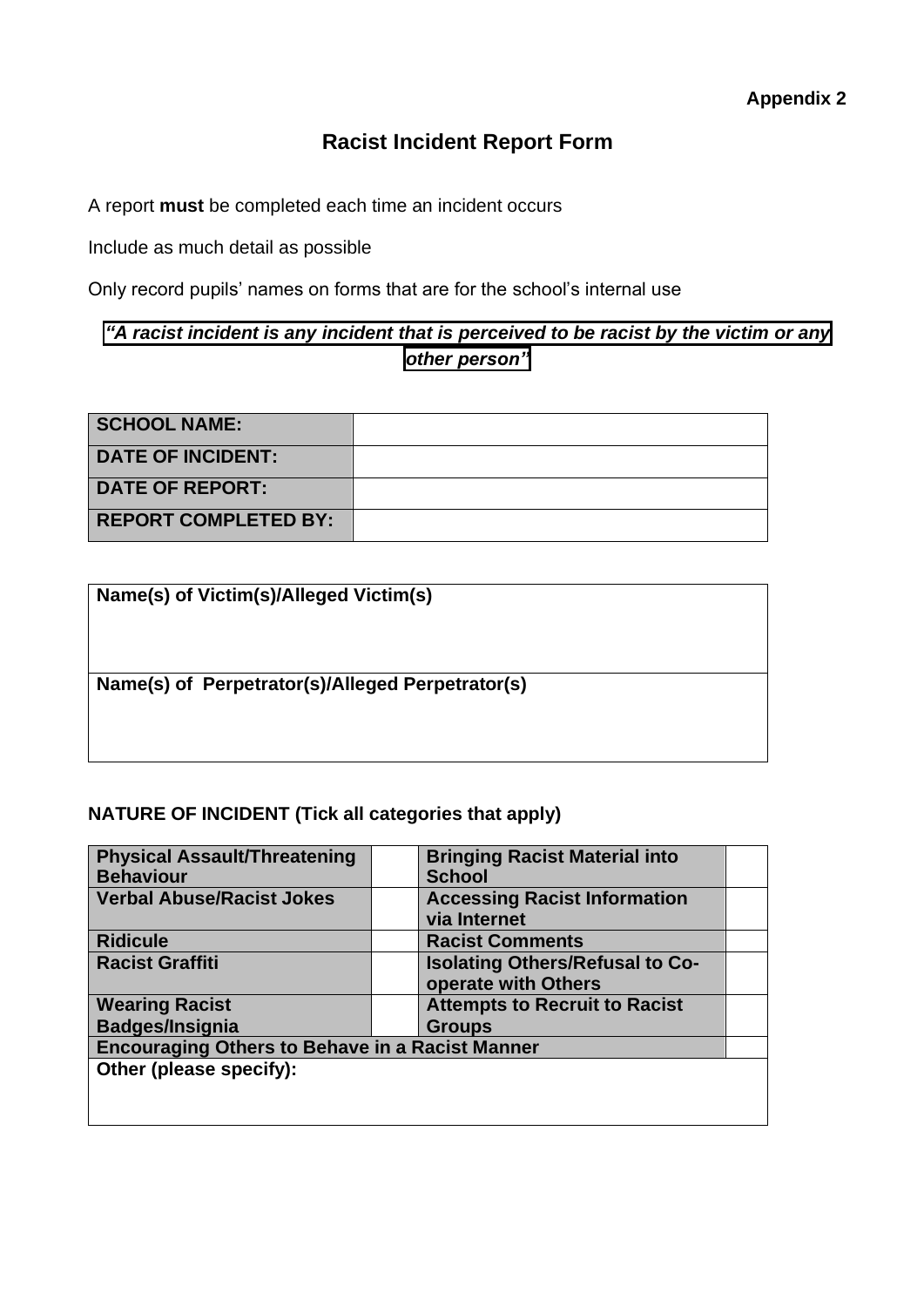**Location of Incident:**

# **Brief Description of Incident:**

## **DETAILS OF VICTIM(S) / ALLEGED VICTIM(S): (Complete one column for each person)**

| Gender (M/F)                    |  |  |  |
|---------------------------------|--|--|--|
| <b>Ethnic Origin (Use Codes</b> |  |  |  |
| Below)*                         |  |  |  |
| Year Group / Staff / Visitor    |  |  |  |
| <b>Repeat Victim Y/N</b>        |  |  |  |
| <b>Previous Incidents</b>       |  |  |  |
| <b>Reported Y/N</b>             |  |  |  |
| <b>SEN / Disability Y/N</b>     |  |  |  |
| Any other relevant information: |  |  |  |
|                                 |  |  |  |
|                                 |  |  |  |
|                                 |  |  |  |

## **DETAILS OF PERPETRATOR(S) / ALLEGED PERPETRATOR(S): (Complete one column for each person)**

| Gender (M/F)                        |  |  |  |
|-------------------------------------|--|--|--|
| <b>Ethnic Origin (Use Codes</b>     |  |  |  |
| Below)*                             |  |  |  |
| <b>Year Group / Staff / Visitor</b> |  |  |  |
| <b>Repeat Alleged Perpetrator</b>   |  |  |  |
| Y/N                                 |  |  |  |
| <b>Previous Incidents Reported</b>  |  |  |  |
| <b>Y/N</b>                          |  |  |  |
| <b>SEN/Disability Y/N</b>           |  |  |  |
| Any other relevant information:     |  |  |  |
|                                     |  |  |  |
|                                     |  |  |  |
|                                     |  |  |  |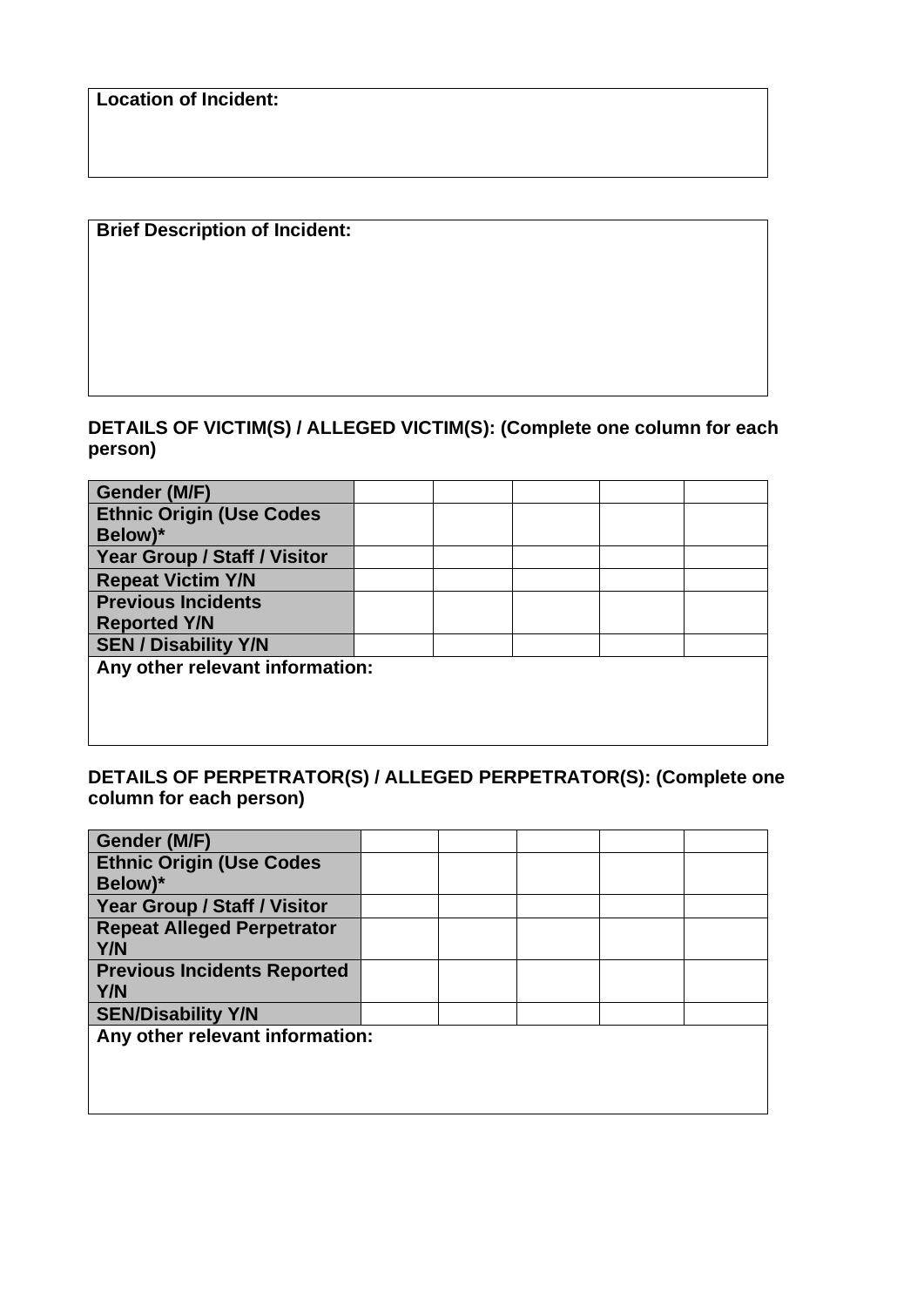# **ETHNICITY CODES (FOR COMPLETING DETAILS ABOVE)**

| <b>AOTH</b> | Any other Asian<br>background               | <b>MWAS</b> | <b>White and Asian</b>              |
|-------------|---------------------------------------------|-------------|-------------------------------------|
| <b>ABAN</b> | Bangladeshi                                 | <b>MWBC</b> | <b>White and Black</b><br>Caribbean |
| <b>AIND</b> | Indian                                      | <b>NOBT</b> | Information not obtained            |
| <b>APKN</b> | Pakistani                                   | <b>OOTH</b> | Any other ethnic<br>background      |
| <b>BCRB</b> | Caribbean                                   | <b>REFU</b> | Information refused                 |
| <b>BAFR</b> | African                                     | <b>WOTH</b> | Any other white<br>background       |
| <b>BOTH</b> | Any other Black<br>background               | <b>WBRI</b> | White - British                     |
| <b>CHNE</b> | <b>Chinese or Chinese</b><br><b>British</b> | <b>WROM</b> | Roma / Gypsy Roma                   |
| <b>MOTH</b> | Any other mixed<br>background               | <b>WIRT</b> | <b>Traveller</b>                    |
| <b>MWBA</b> | <b>White and Black</b><br>African           |             |                                     |

**\*If known. When incidents involve pupils refer to pupils' registration records**

## **FOLLOW-UP ACTIONS:**

**To support victim(s) / alleged victim(s):**

**Involving perpetrators / alleged perpetrator(s):**